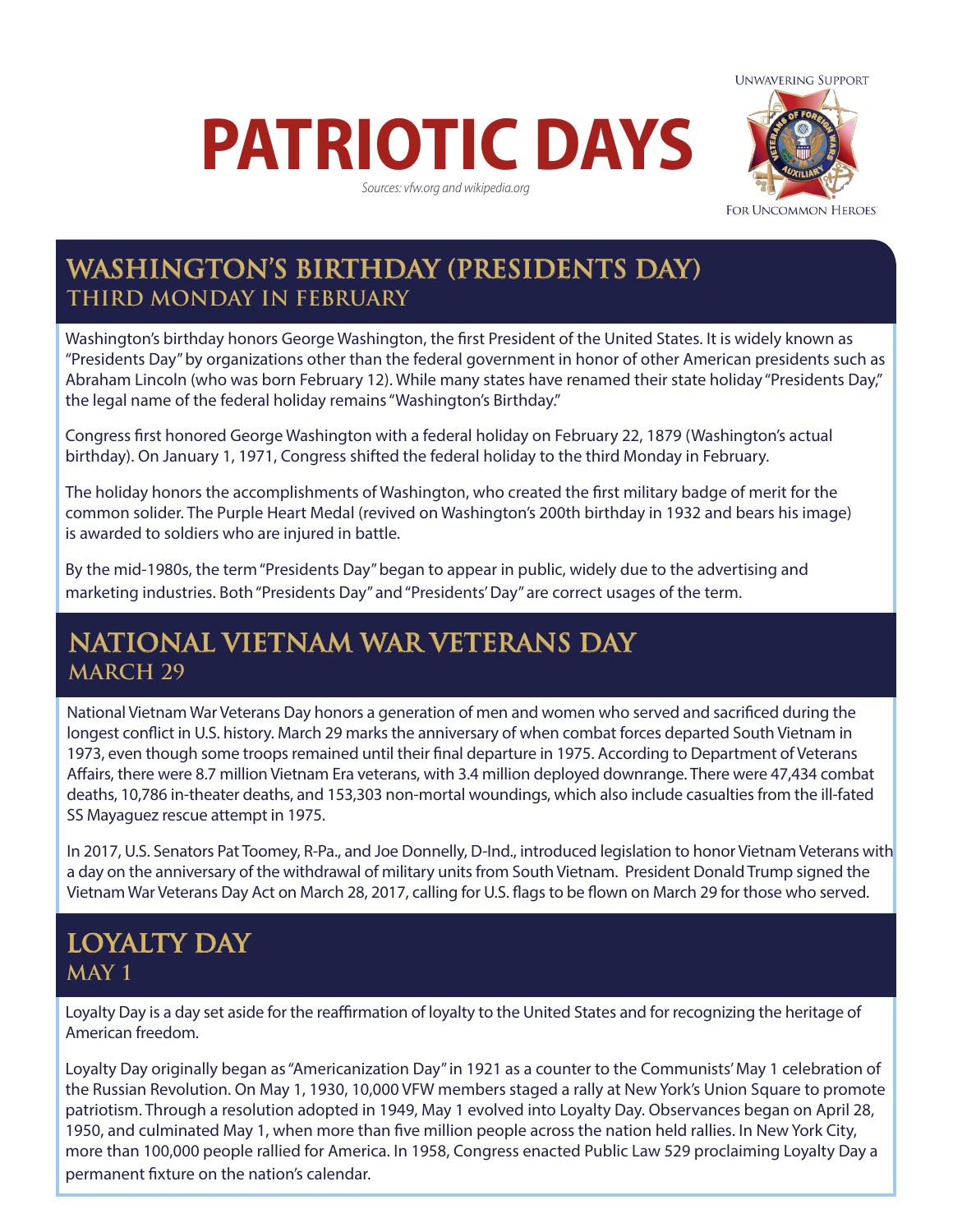#### **V-E DAY (VICTORY IN EUROPE DAY) MAY 8**

Victory in Europe Day (commonly known as V-E Day), marks the formal acceptance by the Allies of World War II of Nazi Germany's unconditional surrender of its armed forces, therefore marking the end of World War II.

On April 30, Adolf Hitler, the Nazi leader, committed suicide during the Battle of Berlin. Germany's surrender, therefore, was authorized by his successor, Reichspräsident Karl Dönitz. The act of military surrender was signed on May 7 in Reims, France and on May 8 in Berlin, Germany.

Upon defeat of Germany (Italy having already surrendered), cheers could be heard throughout the world. In the United States, the victory happened on President Harry Truman's 61st birthday, and massive celebrations took place in Los Angeles, Chicago, Miami and New York.

#### **ARMED FORCES DAY THIRD SATURDAY IN MAY**

Armed Forces Day is a day to honor Americans currently serving in the five branches of the U.S. military as well as the National Guard and Reserve units.

Led by the effort of President Harry S. Truman to establish a single day for Americans to thank the nation's military members for their service to our country, Armed Forces Day was created on August 31, 1949, following the unification of the armed forces under the U.S. Department of Defense. First observed on May 20, 1950, the day was designed to replace separate Army, Navy, Marine Corps, Air Force and Coast Guard Days, but the separate days are still observed, particularly within their respective services.

## **MEMORIAL DAY MAY 30 (TRADITIONAL); OBSERVED LAST MONDAY IN MAY**

Memorial Day is a day to honor the men and women who died while serving in America's Armed Forces.

Originally called "Decoration Day," it originated after the Civil War to commemorate those who died in the war by decorating their graves. It was declared "Memorial Day" by federal law in 1967, by which time the remembrance had been extended to honor all Americans who died while serving in America's armed forces. Many people celebrate Memorial Day by visiting cemeteries and memorials; volunteers place American flags on every grave in national cemeteries.

Memorial Day, May 30 (traditional), is a day sacred to all war veterans. America's collective consciousness demands that all citizens be reminded of the deaths of their fellow countrymen. By honoring the nation's war dead, we preserve their memory, and thus their service and sacrifice. All U.S. flags should be displayed at half-staff during the morning hours. At noon, they should be raised back to full-staff.

#### **FLAG DAY JUNE 14**

Flag Day is June 14 and celebrates the adoption of the flag the official symbol for the United States: our Stars and Stripes. This day was first recognized by Congress on June 14, 1777, which became known as Flag Day.

The U.S. flag has 13 stripes: seven red and six white. A blue field with 50 stars is located next to the staff in the upper left corner of the flag. It extends from the top to the lower edge of the fourth red stripe. The stars are arranged in alternating rows of six and five representing the 50 states of the United States. The stars do not represent any given state.

The colors used in the flag give special meaning to the flag: Red for valor and zeal; white for hope and cleanliness of life; and blue -- the color of heaven -- for reverence and loyalty.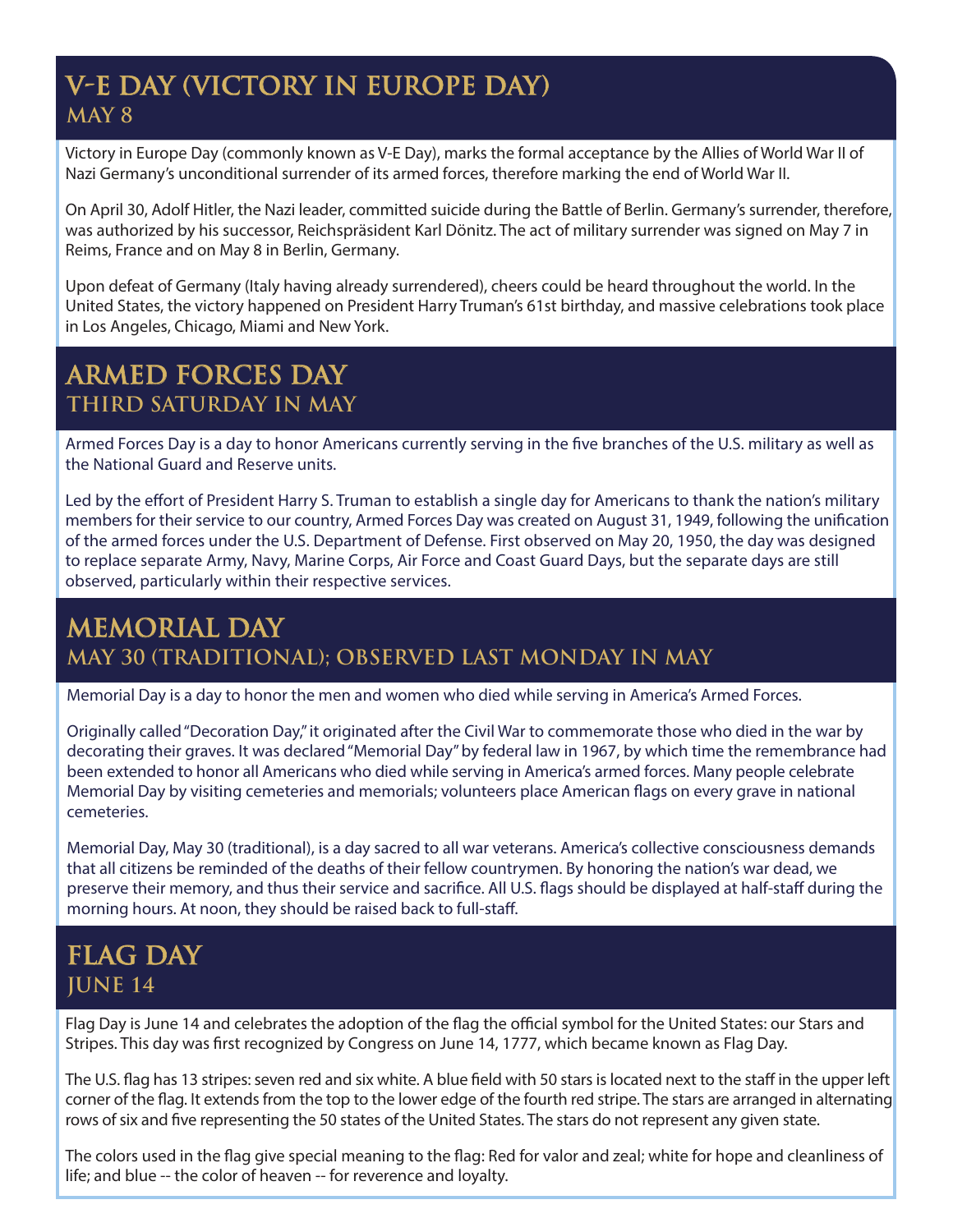#### **INDEPENDENCE DAY JULY 4**

Independence Day, commonly known as the Fourth of July or July Fourth, commemorates the adoption of the Declaration of Independence from Great Britain.

On July 4, 1776, the signers of the Declaration of Independence asserted that all are "created equal, that they are endowed by their creator with certain unalienable rights, that among these are life, liberty, and the pursuit of happiness." With these words, our forefathers formed a new nation and put forth a vision of liberty and democracy that would forever alter history. Every Fourth of July, Americans celebrate this pivotal moment in our history, which set into motion the development of a land of freedom and opportunity unequalled in the world.

#### **PATRIOT DAY SEPTEMBER 11**

Patriot Day, also known as the National Day of Service and Remembrance, occurs on September 11 each year in memory of those killed during the September 11, 2001, terrorist attacks.

Those we lost September 11, 2001, will forever hold a cherished place in our hearts and in the history of our nation. By a joint resolution approved December 18, 2001, (Public Law 107-89), Congress authorized the President to designate September 11 of each year as "Patriot Day" to perpetuate the memory of those who perished in the attack on America, and to pursue peace and justice in the world and security at home. Appropriate ceremonies and activities include a moment of silence beginning at 8:46 a.m. EDT, remembrance services and candlelight vigils. Flags should be flown at half-staff on Patriot Day.

#### **CONSTITUTION DAY AND CITIZENSHIP DAY SEPTEMBER 17**

This day commemorates the formation and signing of the U.S. Constitution on September 17, 1787 by 39 delegates to the Constitutional Convention. This document established the framework of our government and the rights and freedoms that "We the People" enjoy today.

In 1940, Congress designated the third Sunday in May as "I am an American Day." In 1944, "I am an American Day" was promoted by the U.S. Immigration and Naturalization Service. On February 29, 1952, Congress moved "I am an American Day" observation to September 17 and renamed it "Citizenship Day." In 2004, Congress renamed the holiday "Constitution Day and Citizenship Day" and mandated that all publicly-funded educational institutions and all federal agencies provide educational programming on the history of the American Constitution on this day.

#### **POW/MIA RECOGNITION DAY THIRD FRIDAY IN SEPTEMBER**

POW/MIA Recognition Day honors the commitments and the sacrifices made by our nation's prisoners of war and those who are still missing in action.

National POW/MIA Recognition Day is one of the six days specified by law on which the black POW/MIA flag shall be flown over federal facilities and cemeteries, post offices and military installations. By custom, it is on the third Friday in September.